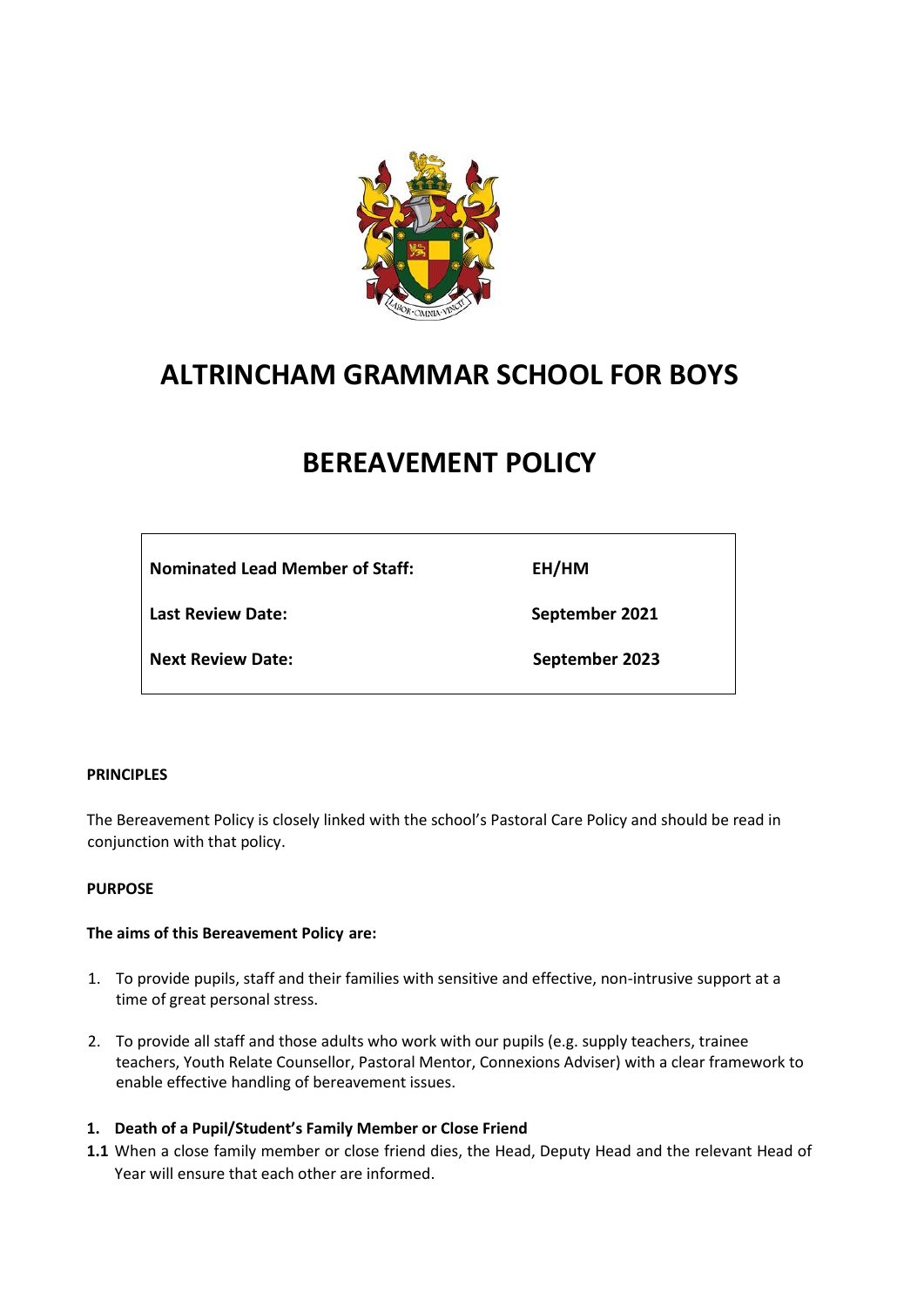- **1.2** The Head of Year will pass on this information to the Form Tutor.
- **1.3** The Head will write a letter of condolence, in which the family is invited to seek any help from the school that may be needed. The Head of Year will send a card/note to the pupil/student and family. The [Head of Year] will also discuss with the family any time off from school that may be needed and stay in touch with the family and/or pupil/student as appropriate.
- **1.4** When the Head of Year is informed, they should send an email to advise the relevant staff.
- **1.5** A note will be posted on the noticeboard in the staffroom giving details of the bereavement but requesting that staff refrain from asking the pupil/student about the death in front of others. This is intended to support the objective that staff show they wish neither to intrude nor appear unsympathetic. If applicable, it will also be mentioned in staff briefing.
- **1.6** A representative from the school will attend the funeral where appropriate.
- **1.7** The pupil/student may choose to confide in a member of staff he knows well. This member of staff should inform the Head of Year that the pupil/student has chosen to discuss the bereavement.
- **1.8** Subject staff will be understanding of problems with concentration, homework, etc. but will provide a normal working environment for the pupil/student.
- **1.9** The Head of Year will ensure that the Admissions Manager and the SIMS manager are aware of the situation who will then make the necessary adjustments to the pupil/student's personal details on SIMS and SchoolComms and anywhere else necessary.
- **1.10** The Head of Year/Form Tutor will inform the tutor group of the situation before the pupil/student returns to school and his friends will be ready to meet him on his arrival.
- **1.11** The Form Tutor/Head of Year will give the form guidance on how to help and support their bereaved form member and how to be ready to express sympathy and to listen should the boy wish to speak.
- **1.12** The Head of Year will ensure that all relevant staff, including part-time staff are aware of the situation.
- **1.13** If a death occurs at a weekend, or during a holiday, the pupil/student may not wish/need to take time off school. In this case, the Head of Year will spend some time with the boy whilst the Form Tutor explains the situation to the form.
- **1.14** The Head of Year or Form Tutor will always see the pupil/student on his return to school, will inform him that staff and his tutor group are aware of the death and will offer to be available to the boy should he wish to discuss anything.
- **1.15** All staff will need to be prepared for episodes of acute distress. If this occurs, a friend should accompany the pupil/student to the Head of Year. If the Head of Year is unavailable, they should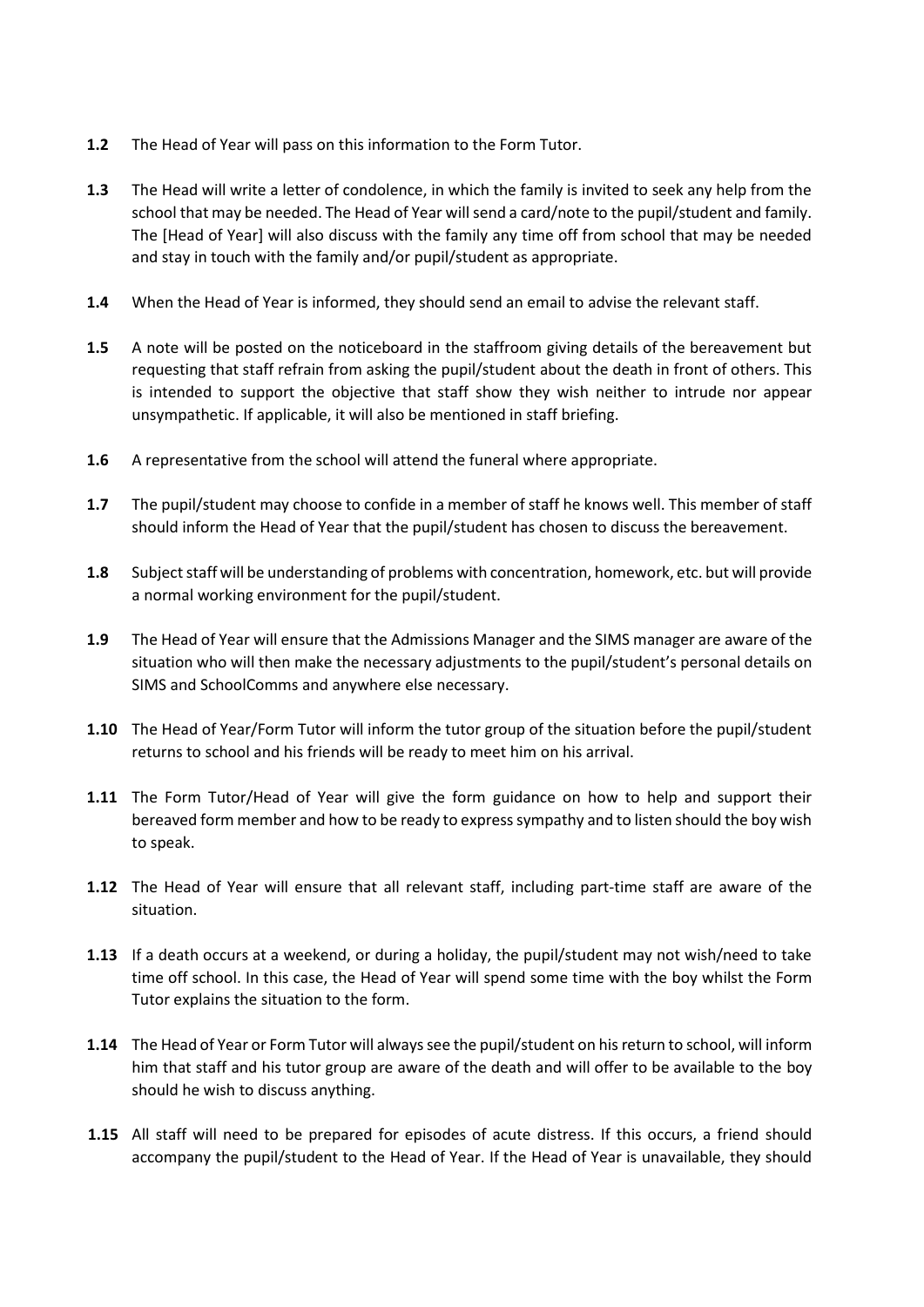go to the Deputy Head or Form Tutor. This may also apply to members of the form and friends of the pupil/student.

- **1.16** The Head of Year should then ask the Pastoral Support (A Passey) to update the pupil file as soon as possible.
- **1.17** If the pupil/student's reaction causes long-term concern, we will seek to work with the family and support services, e.g. Youth Relate Counsellor, Education Welfare Officer, Educational Psychologist and any other suitable external agencies, to assist in providing help and guidance.
- **1.18** If the pupil/student suffers a bereavement which is likely to have an impact on external examination preparation, the family will be advised to ask for a medical note or letter from his GP to support a request for special consideration. The Examinations Officer will inform the relevant examination board.

# **2. Death of a Member of Staff's Family Member or Close Friend**

- **2.1** When a close family member or close friend of a member of staff dies, the Head and SLT will be informed.
- **2.2** They will then decide to whom this information should be passed but it is likely to be that member of staff's Line Manager.
- **2.3** The Head or Deputy Head will write a letter of condolence to the member of staff and his/her family.
- **2.4** The Head or Deputy Head will also discuss and agree any time off that is appropriate.

# **3. The Death of a Pupil or Student**

- **3.1** When a pupil or student dies, the Head and SLT will ensure that each other are informed.
- **3.2** The Head should then inform the Director of Education or Head of School Improvement at Trafford.
- **3.3** The Head of Trafford Healthy Schools should be called in so the school will have the support of the Critical Incidents Team and Resources Box.
- **3.4** The Chair of Governors should be informed by the Head or Deputy Head.
- **3.5** The Critical Incident Team will support the school for as long as the school wishes. An assembly with the relevant year group should be delivered by the Head or a senior member of staff.
- **3.6** Subsequent assemblies should then be delivered to ensure all pupils/students are aware of the news.
- **3.7** Each assembly should be delivered in form time.
- **3.8** Staff should have time to prepare what they are going to say to their form.
- **3.9** Staff should not be afraid to show emotion.